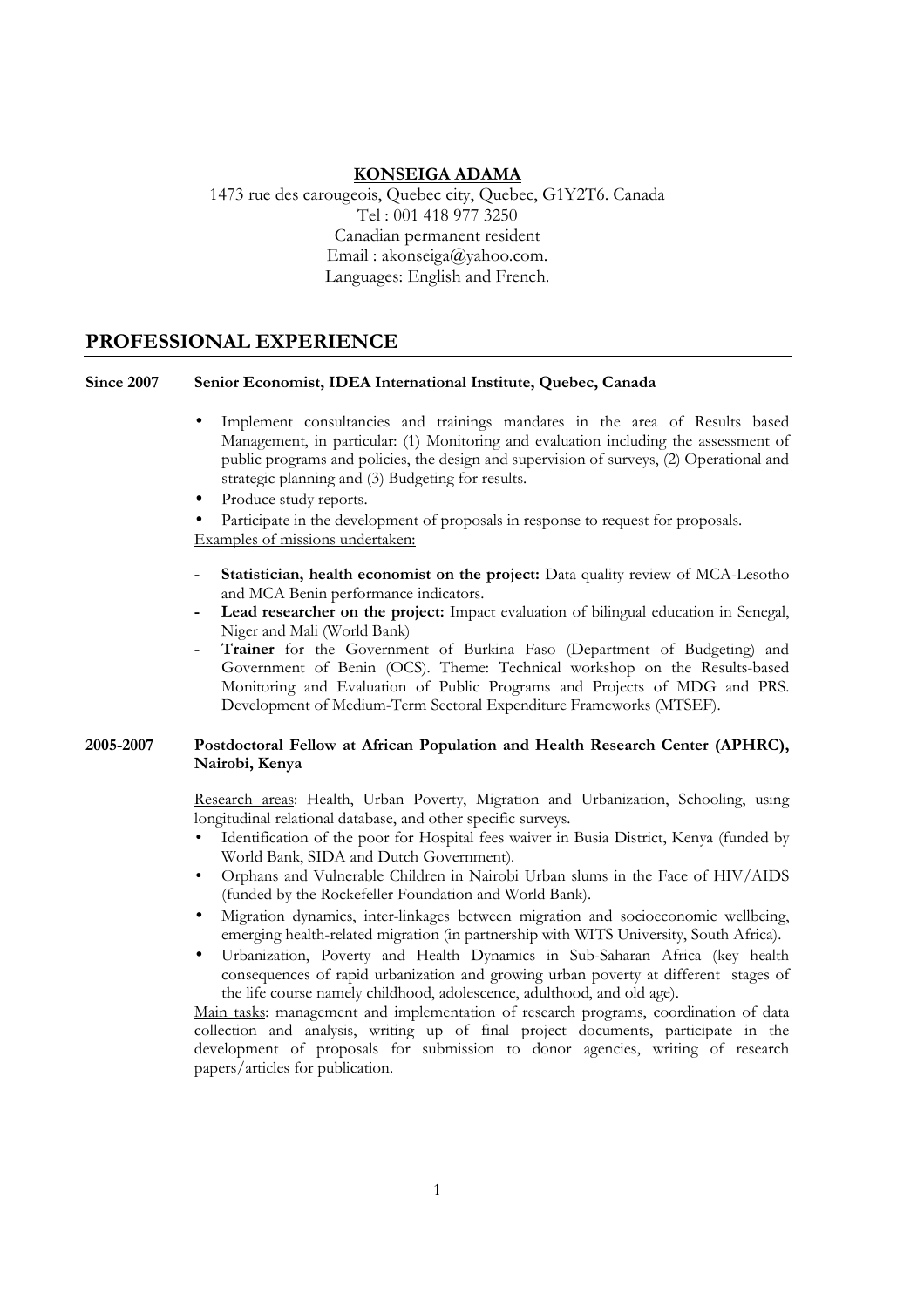| (April-May)                     | Research project on poverty/environment/economy linkages, environmental political<br>reform in South Africa and its consequences in terms of poverty alleviation (General<br>Equilibrium Model approach).                                                                                                                                                                                                                                                                  |
|---------------------------------|----------------------------------------------------------------------------------------------------------------------------------------------------------------------------------------------------------------------------------------------------------------------------------------------------------------------------------------------------------------------------------------------------------------------------------------------------------------------------|
| 2000/2004                       | Junior research Fellow at ZEF/Center for Development Research, Bonn, Germany                                                                                                                                                                                                                                                                                                                                                                                               |
|                                 | Design and Execution of a research project including a Field-Research (Migration and<br>natural resources management)<br>Agricultural household survey data collection in Burkina Faso and Cote d'Ivoire,<br>collaboration between ZEF-Bonn and CAPRi (a CGIAR program), GTZ-Burkina Faso,<br>ENSEA (National School of Statistics and Applied Economics of Cote d'Ivoire) and<br>UERD (Demographic research department of the University of Ouagadougou, Burkina<br>Faso) |
| 1997/2000                       | Project manager assigned to European Development Fund Projects, Ministry of<br>Economic development and Finances, Ouagadougou, Burkina Faso.                                                                                                                                                                                                                                                                                                                               |
| <b>CONSULTANCY&amp;SERVICES</b> |                                                                                                                                                                                                                                                                                                                                                                                                                                                                            |
| 2000                            | <b>Consultant</b> for the national consortium of Non Governmental Organizations (NGOs) in<br>Burkina Faso. Theme: The role of the civil society in the negotiations with European Union                                                                                                                                                                                                                                                                                    |
| 1997                            | Senior consultant for United Nations Development Program (UNDP) on the topic of<br>Governance (Human Development Report 2000 for Burkina Faso).                                                                                                                                                                                                                                                                                                                            |
| <b>TEACHING</b>                 |                                                                                                                                                                                                                                                                                                                                                                                                                                                                            |
| 2007-2009                       | Trainer at Université Laval (in collaboration with IDEA international)<br>Masters Certificate Programs in various fields related to Management for Development<br>Results (MfDR).                                                                                                                                                                                                                                                                                          |
| 2007                            | Lecturer at University of Sherbrooke, Canada<br>Development Microeconomics                                                                                                                                                                                                                                                                                                                                                                                                 |
| 2001-2004                       | Teaching assistant at ZEF/Center for Development Research, Bonn, Germany.<br>Calculable General Equilibrium Models.                                                                                                                                                                                                                                                                                                                                                        |
| 1996/97                         | Teaching assistant at University of Ouagadougou, Faculty of Economics and<br>Management. Microeconomics                                                                                                                                                                                                                                                                                                                                                                    |
|                                 |                                                                                                                                                                                                                                                                                                                                                                                                                                                                            |

### **2005 Research Fellow, Faculty of Economics, University of Pretoria, South Africa.**

2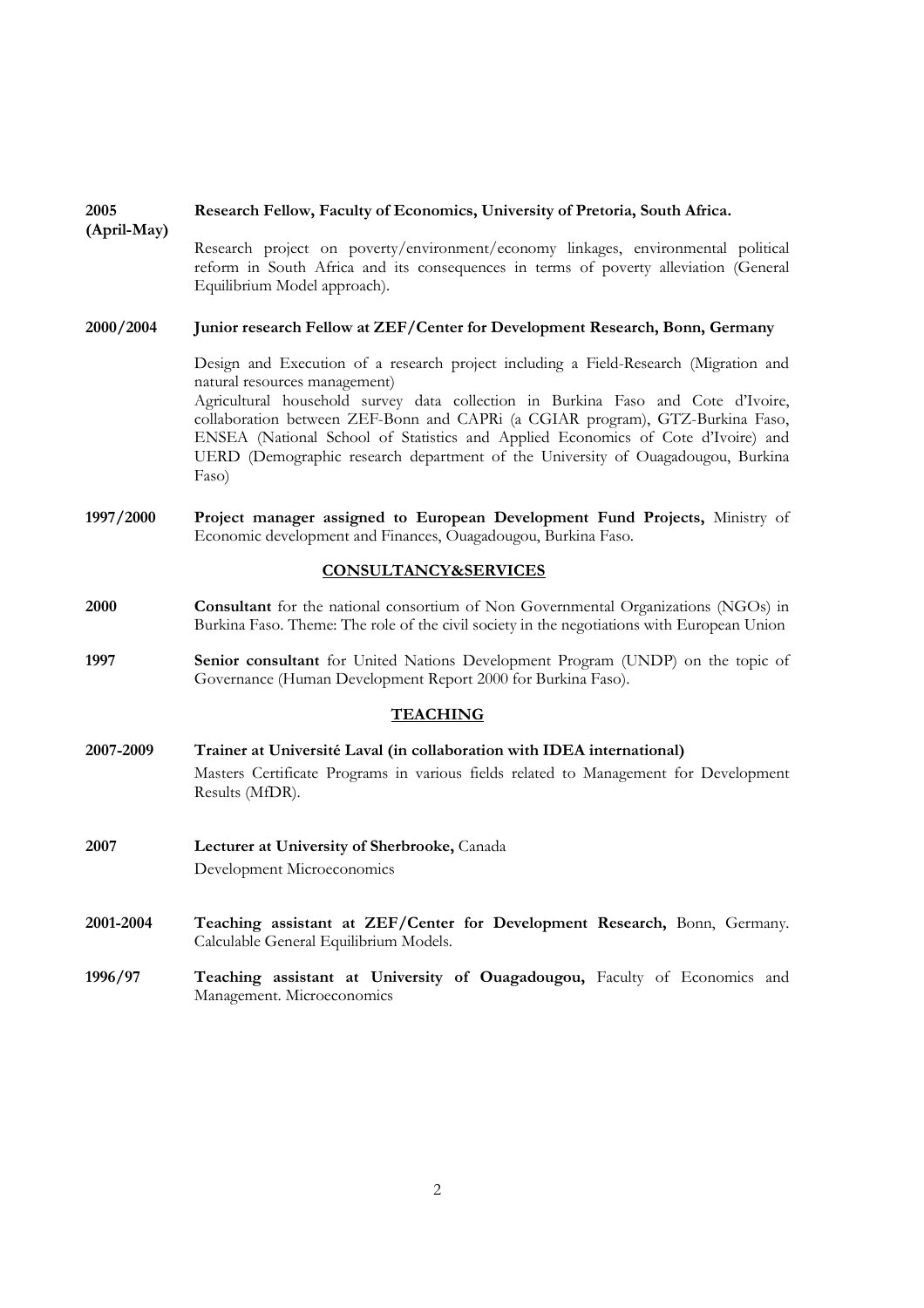## **EDUCATION**

**2001/04 Doctor es economic sciences of University of Auvergne**, Center for Development Research (ZEF), University of Bonn, Germany and Center for International Development Studies and Research (CERDI), University of Auvergne, Clermont-Ferrand, France. *Graduated with distinction.* 

> **Thesis:** Regional integration beyond the traditional trade benefits: labor mobility contribution, the case of Burkina Faso and Cote d'Ivoire. Written in English.

**1995/96 Post-Graduate degrees in Development Economics. Post-Graduate degree in Project Analysis and Management** CERDI, University of Auvergne, France **(Equivalent to a Masters degree in economics)** 

## **TRAININGS**

- Poverty Dynamics Measurement Workshop: experts meeting, Nairobi, 2007.
- 2 nd INDEPTH Migration and Urbanization working group Analytic workshop, Johannesburg, 2006.
- Training workshop on Event History Analysis with Stata 9.2, Naro Moru, 2006.
- Sample size determination: APHRC, Nairobi, 2006.
- Performance management training, Atermis, Nairobi, 2006.
- Advanced Stata Programming: Statacorp-USA, 2004.
- Complex Modelling: 33rd Spring Seminar at the Zentralarchiv in Cologne, 2004.
- Regression Analysis using Stata: 32nd Spring seminar at the Zentralarchiv in Cologne, 2003.
- Applied Computable General Equilibrium Modeling for Development Policy Analysis: IFPRI and ZEF at University of Bonn, 2002.
- Practical economic modeling using GAMS: ECOMOD in Brussels, 2001.

# **PUBLICATION AND PROCEEDINGS**

### **BOOKS**

- Assessing the effect of Mother's Migration on childhood mortality in the informal settlements of Nairobi. In **" The Dynamics of Migration, Health and Livelihoods: INDEPTH Network perspectives"**. Edited by. Collinson M.A., Adazu, K., White,M.J., S.E. Findley. Ashgate. Aldershot. 2009.
- Family Migration: A Vehicle of Child Morbidity in the Informal Settlements of Nairobi City, Kenya? Published in A. de Sherbinin, Rahman, A. Barbieri, J.C. Fotso, and Y. Zhu (eds.). **Urban Population-Development-Environment Dynamics in the Developing World: Case Studies and Lessons Learned.** Paris: CICRED. 2009.
- "Family migration: a vehicle of child morbidity in the informal settlements of Nairobi city, Kenya?", Edited Proceedings of the world Development Report Meetings (Title: **Spatial Disparities and Development Policy. Ed.: Gudrun Kochendorfer and Boris Pleskovic**). 2009.
- "Regionalism in West Africa: do polar countries reap the benefits?" In Testing Global Interdependence: Issues on Trade, Aid, Migration and Development. Edited by Natalia Dinello and Ernest Aryeetey. Edward Elgar: 2007.
- "Regional integration beyond the traditional trade benefits: Labor mobility contribution. The case of Cote d'Ivoire and Burkina Faso". In Development Economics and Policy. Edited by Franz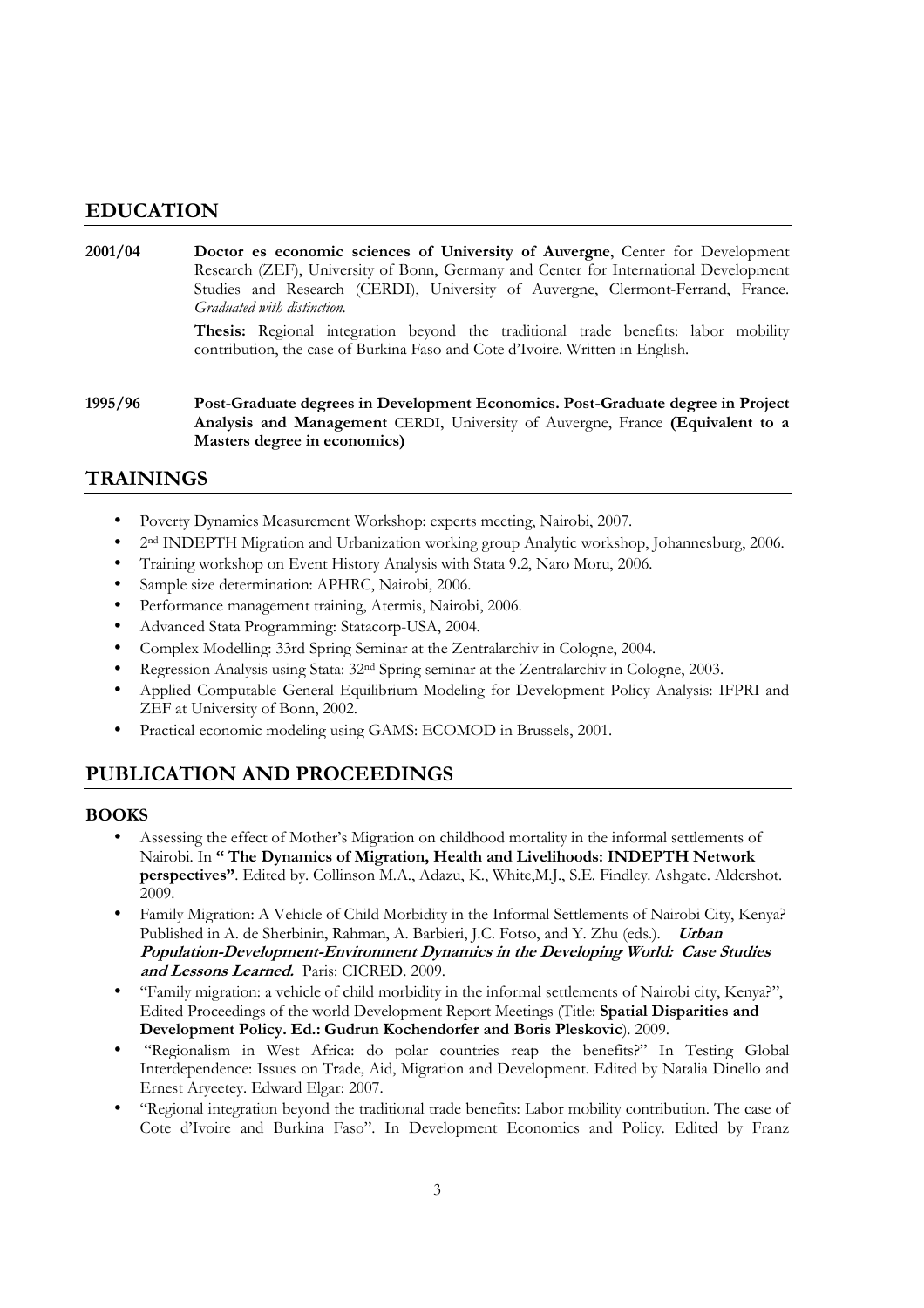Heidhues and Joachim von Braun. Vol. 46, 2005.

• "Human development report Burkina Faso 2000: the role of governance", UNDP 2000. Chapters on the role of the private sector and on governance and the economic challenges.

#### **ARTICLES**

- "Household Migration Decisions as Survival Strategy: The Case of Burkina Faso", Journal of African Economies 2007 16: 198-233.
- "Assessing the Effect of Mother's Migration on Childhood Mortality in the Informal Settlements of Nairobi" IZA DP 2295, http://ftp.iza.org/dp2295.pdf, 2006.
- "Opérationnaliser la croissance pro-pauvres en Afrique de l'Ouest : le rôle des échanges et migrations intra-régionales dans les stratégies régionales de lutte contre la pauvreté" Business news, 2006.
- "New Patterns in the Human Migration in West Africa". In Special Issue: African migrations. Historical Perspectives and Contemporary Dynamics. Vienna Journal of African Studies 8*,* 2005.
- "Regionalism in West Africa: do polar countries reap the benefits?" IZA DP No. 1516, ftp://ftp.iza.org/dps/dp1516.pdf, 2005.
- "Regional integration and labour mobility in Burkina Faso and Côte d'Ivoire" ZEF news, No. 16, October 2004.
- Migration, rural development and food security in West Africa. In: *Food and Nutrition Security Policies for West Africa: Implimentation Issues and Research Agendas*, Proceedings Regional Workshop Bamako, Mali. ed: IFPRI's 2020 Vision Initiative: 97-127, 2004.

#### **PROCEEDINGS**

- "Family migration: a vehicle of child morbidity in the informal settlements of Nairobi city, Kenya", Policy Workshop on "Spatial Disparities and Development Policy" in preparation of the World Development Report 2009, Berlin, 2007.
- "Family migration: a vehicle of child morbidity in the informal settlements of Nairobi city, Kenya", ICUH, Amsterdam, 2006.
- "Migration and the Urbanization of Poverty in sub-Saharan Africa: The Case of Nairobi City, Kenya." PAA, Los Angeles, 2006.
- "Operationalyzing Pro-Poor Growth in West Africa" Bamako, Mali, May 2006.
- "Regional Integration beyond the traditional trade benefits: labour mobility contribution. The case of Burkina Faso and Côte d'Ivoire". ODI Seminar on International trade and labour markets, London, June 2005.
- "Capacity Building and Development Research for Communities in Sub-Saharan". DAAD High Education Forum, Bonn, October 2005.
- "Leveraging Diaspora Participation in Africa's Socio-Economic Development." 2nd Annual Africa's Brain Gain Conference. Nairobi, 2005.
- "Adoption of agricultural innovation in the Sahel: The role of migration in food security" CEA 38th Annual Meetings, Canada, 2004.
- "Regionalism in West Africa: do polar countries reap the benefits?", EUDN third Workshop on Development Research for doctoral students. Bonn, 2003
- "Seasonal and permanent migration in Burkina Faso" at the "Journées doctorales de l'Economie du Développement et de la Transition", Université de Paris I and at CEA 37th Annual Meetings, Canada, 2003.
- "Education policies and economic growth. A comparative study of Burkina Faso and Côte d'Ivoire." AUPELF-UREF symposium, Ouagadougou., 1998